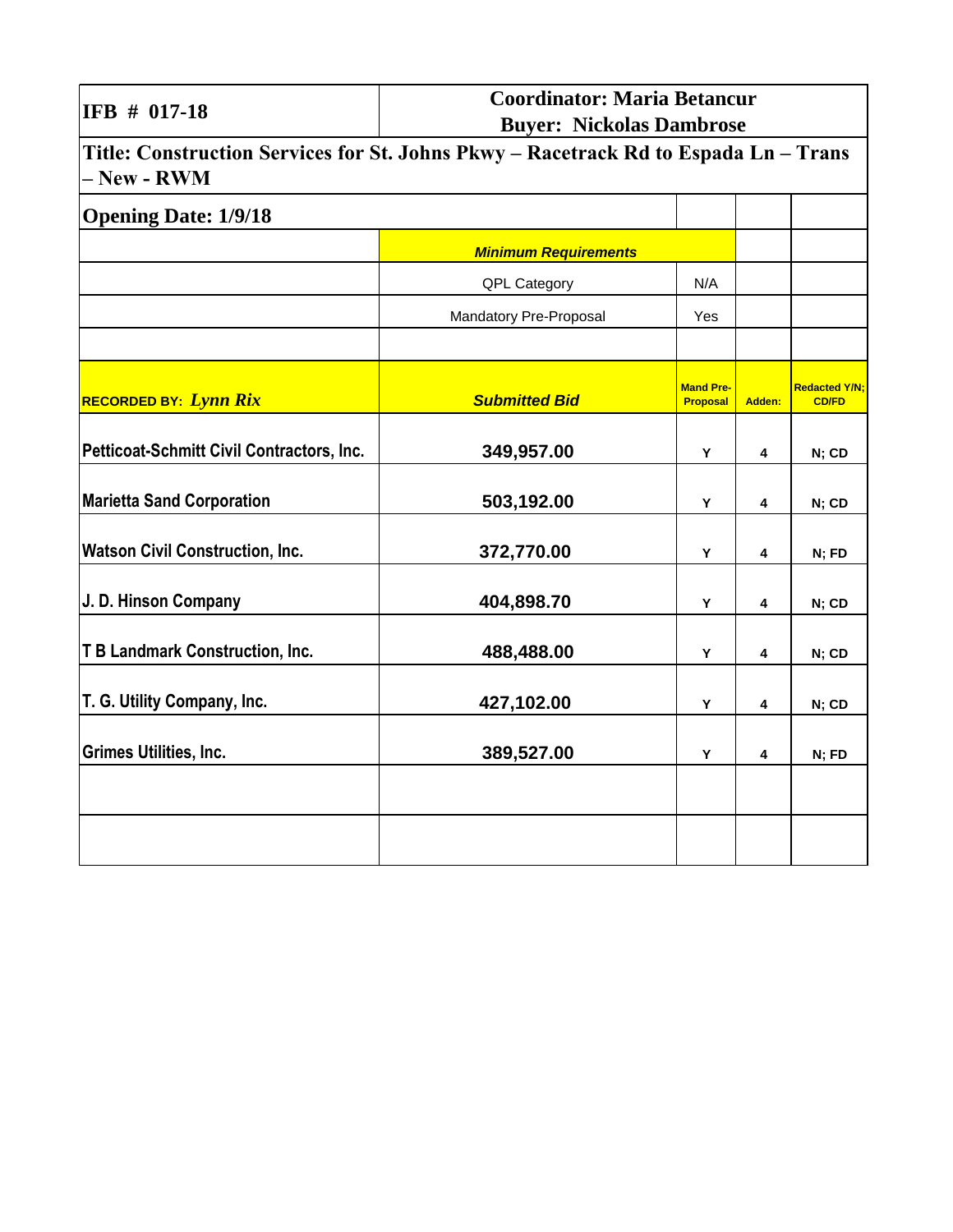|  | IFB # 026-18 |
|--|--------------|
|  |              |

| Title: Gate Pkwy - Shiloh Mill Blvd to Town Ctr Pkwy - RWM |                             |                                     |              |                                      |
|------------------------------------------------------------|-----------------------------|-------------------------------------|--------------|--------------------------------------|
| <b>Opening Date: 1/9/18</b>                                |                             |                                     |              |                                      |
|                                                            | <b>Minimum Requirements</b> |                                     |              |                                      |
|                                                            | QPL Category                | <b>RBL-</b><br>WM3                  |              |                                      |
|                                                            | Mandatory Pre-Proposal      | Yes                                 |              |                                      |
|                                                            |                             |                                     |              |                                      |
| RECORDED BY: Lynn Rix                                      | <b>Submitted Bid</b>        | <b>Mand Pre-</b><br><b>Proposal</b> | Adden:       | <b>Redacted Y/N;</b><br><b>CD/FD</b> |
| T. G. Utility Company, Inc.                                | 895,249.01                  | Y                                   | $\mathbf{2}$ | N; CD                                |
| T B Landmark Construction, Inc.                            | 794,439.00                  | Υ                                   | 3            | N; CD                                |
| Petticoat-Schmitt Civil Contractors, Inc.                  | 607,915.00                  | Υ                                   | 3            | N; CD                                |
| <b>Callaway Contracting, Inc.</b>                          | 743,700.00                  | Υ                                   | 3            | N; FD                                |
|                                                            |                             |                                     |              |                                      |
|                                                            |                             |                                     |              |                                      |
|                                                            |                             |                                     |              |                                      |
|                                                            |                             |                                     |              |                                      |
|                                                            |                             |                                     |              |                                      |
|                                                            |                             |                                     |              |                                      |
|                                                            |                             |                                     |              |                                      |
|                                                            |                             |                                     |              |                                      |
|                                                            |                             |                                     |              |                                      |
|                                                            |                             |                                     |              |                                      |
|                                                            |                             |                                     |              |                                      |
|                                                            |                             |                                     |              |                                      |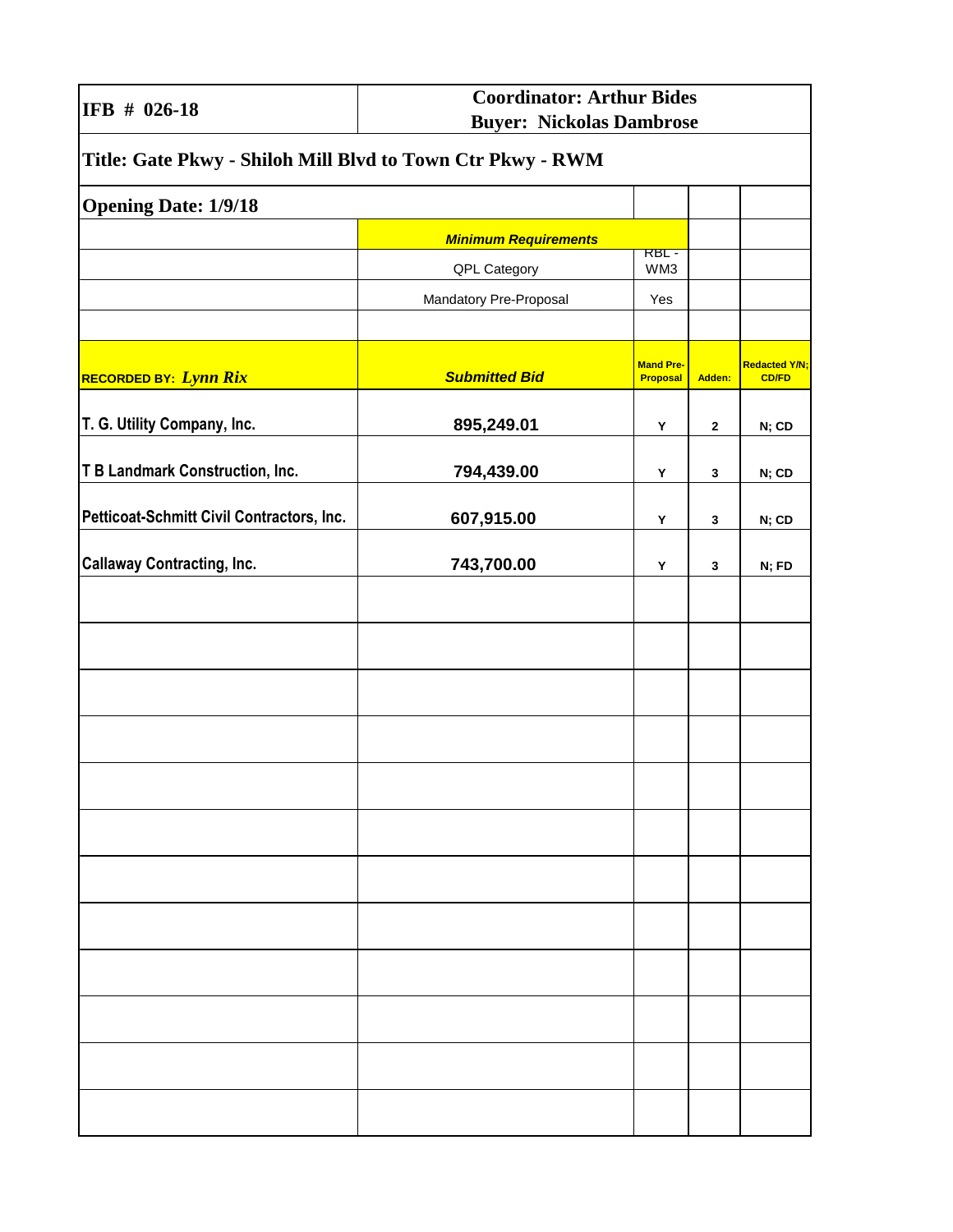| <b>Spec No. 030-17</b>                                                                                             | Coordinator: Oliver Domingo   Buyer: Dan Kruck |                                |        |                                      |
|--------------------------------------------------------------------------------------------------------------------|------------------------------------------------|--------------------------------|--------|--------------------------------------|
| Title: Wastewater/Water System Resiliency Assessment, Program Management and<br><b>Engineering Design Services</b> |                                                |                                |        |                                      |
| <b>Opening Date: 1/9/18</b>                                                                                        |                                                |                                |        |                                      |
|                                                                                                                    | <b>Minimum Requirements</b>                    |                                |        |                                      |
|                                                                                                                    | <b>QPL Category</b>                            | N/A                            |        |                                      |
|                                                                                                                    | Mandatory Pre-Proposal                         | Yes                            |        |                                      |
|                                                                                                                    |                                                |                                |        |                                      |
| <b>RECORDED BY: Lynn Rix</b>                                                                                       | <b>Submitted Bid</b>                           | <b>Mand Pre-</b><br><b>Bid</b> | Adden: | <b>Redacted Y/N;</b><br><b>FD/CD</b> |
| Hatch Associates Consultants, Inc.                                                                                 | <b>Received</b>                                | Y                              | 1      | N; FD                                |
| <b>CH2M HILL Engineers, Inc.</b>                                                                                   | <b>Received</b>                                | Υ                              | 1      | N; CD                                |
|                                                                                                                    |                                                |                                |        |                                      |
|                                                                                                                    |                                                |                                |        |                                      |
|                                                                                                                    |                                                |                                |        |                                      |
|                                                                                                                    |                                                |                                |        |                                      |
|                                                                                                                    |                                                |                                |        |                                      |
|                                                                                                                    |                                                |                                |        |                                      |
|                                                                                                                    |                                                |                                |        |                                      |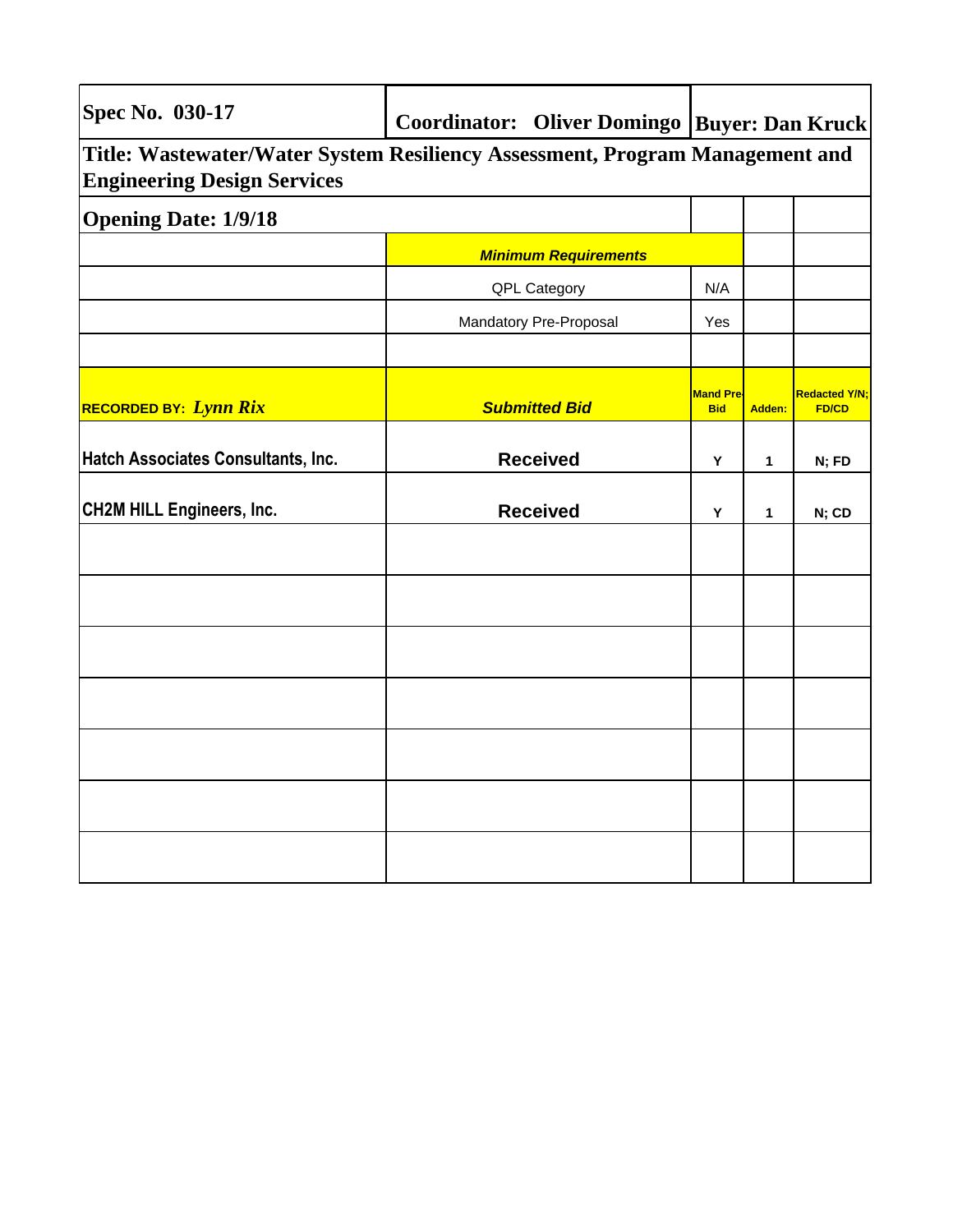| IFB: 036-18                                            | <b>Coordinator: None</b><br>Buyer: Renee McQuaig - mcqulr@jea.com |                                     |        |                                      |
|--------------------------------------------------------|-------------------------------------------------------------------|-------------------------------------|--------|--------------------------------------|
| Title: Supply of Pole Hardware for JEA Inventory Stock |                                                                   |                                     |        |                                      |
| <b>Opening Date: 1/9/18</b>                            |                                                                   |                                     |        |                                      |
|                                                        | <b>Minimum Requirements</b>                                       |                                     |        |                                      |
|                                                        | QPL Category                                                      | N/A                                 |        |                                      |
|                                                        | Mandatory Pre-Proposal                                            | Yes                                 |        |                                      |
|                                                        |                                                                   |                                     |        |                                      |
| RECORDED BY: Lynn Rix                                  | <b>Submitted Bid</b>                                              | <b>Mand Pre-</b><br><b>Proposal</b> | Adden: | <b>Redacted Y/N;</b><br><b>CD/FD</b> |
| Tri-State Utility Products, Inc.                       | 23, 157, 333.00                                                   | Υ                                   | 4      | N; FD                                |
| <b>Irby Utilities</b>                                  | 29,874,913.60                                                     | Υ                                   | 4      | N; FD                                |
| <b>Gresco</b>                                          | 19,666,624.60                                                     | Υ                                   | 4      | N; FD                                |
| <b>Wesco Distribution, Inc.</b>                        | 23,498,508.50                                                     | Υ                                   | 4      | N; FD                                |
| Anixter, Inc.                                          | 23,873,743.10                                                     | Υ                                   | 4      | N; FD                                |
|                                                        |                                                                   |                                     |        |                                      |
|                                                        |                                                                   |                                     |        |                                      |
|                                                        |                                                                   |                                     |        |                                      |
|                                                        |                                                                   |                                     |        |                                      |
|                                                        |                                                                   |                                     |        |                                      |
|                                                        |                                                                   |                                     |        |                                      |
|                                                        |                                                                   |                                     |        |                                      |
|                                                        |                                                                   |                                     |        |                                      |
|                                                        |                                                                   |                                     |        |                                      |
|                                                        |                                                                   |                                     |        |                                      |
|                                                        |                                                                   |                                     |        |                                      |